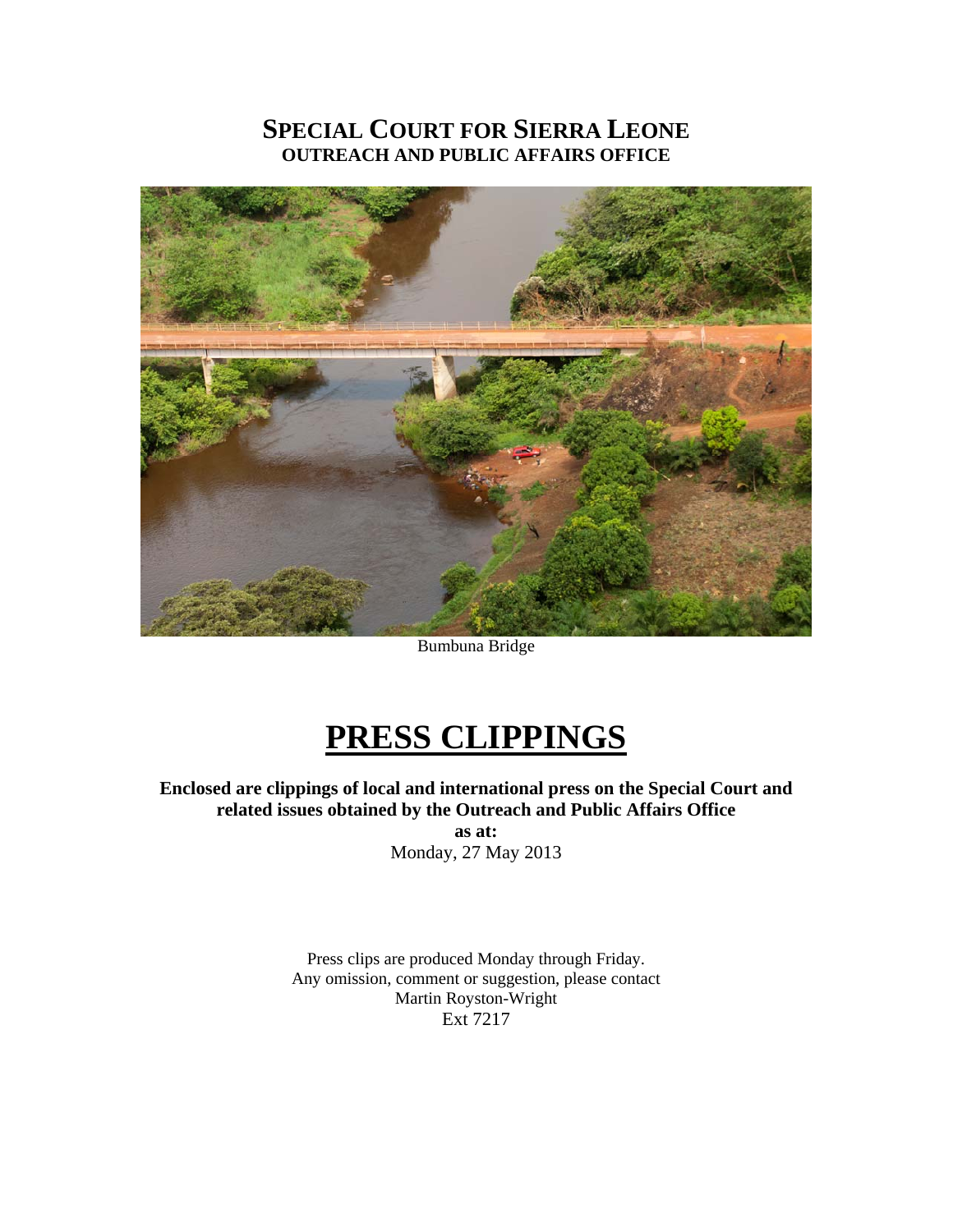| <b>International News</b>                                                         |           |
|-----------------------------------------------------------------------------------|-----------|
| <b>ICTJ Welcomes Kenya's TJRC Report / ICTJ</b>                                   | Page 3    |
| Alleged Bout Co-conspirator Extradited / 9News                                    | Page 4    |
| ICC Has No Jurisdiction to try Kenyatta – Sata / The Post Newspaper               | Pages 5-6 |
| International Criminal Court Goes Easy on Kenyan President / Oye Times            | Page 7    |
| Africa Closes Ranks to Condemn ICC on Kenya Cases / Agence France Presse          | Pages 8-9 |
| UN Yugoslav Tribunal Contribution Acknowledged By Security Council / SpyGhana.com | Page 10   |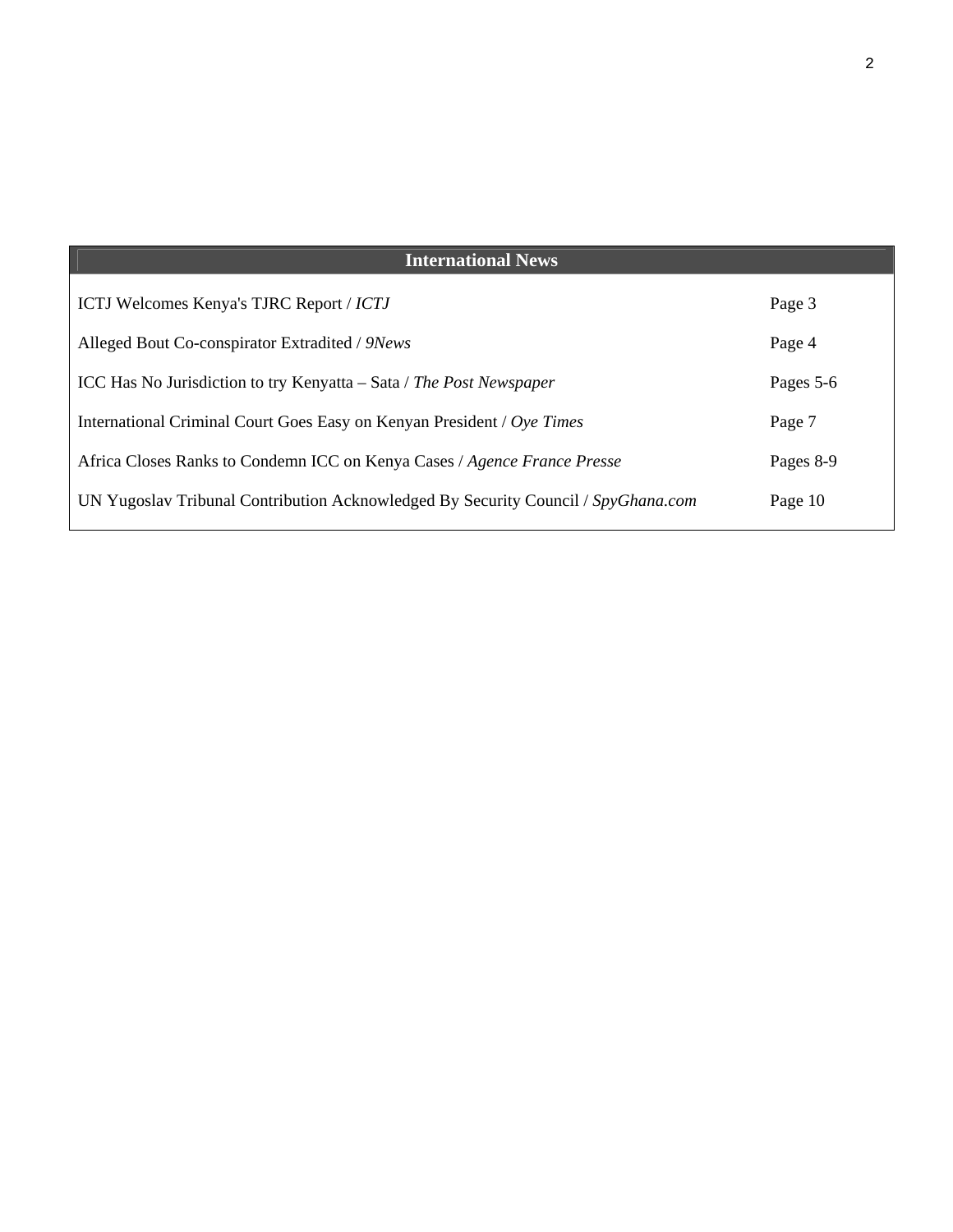### ICTJ Friday, 24 May 2013

### **ICTJ Welcomes Kenya's TJRC Report**

NEW YORK, May 24, 2013 — The International Center for Transitional Justice (ICTJ) welcomes the release of the Truth, Justice and Reconciliation Commission (TJRC) Report, which is the result of an official truth-seeking process undertaken by Kenya following the 2007/2008 post-election violence.

The report shares the TJRC's findings on gross violations of human rights, economic crimes, illegal acquisition of public land, marginalization of communities, and ethnic violence between 1963 and 2008.

"The TJRC report is a significant moment in Kenya's attempts to address serious human rights violations," said ICTJ President David Tolbert. "While the process has been far from perfect, there are a number of valuable aspects in the report that should serve as a point to refocus energies for genuine accountability efforts. In particular, the commission has made findings of responsibility against a large number of persons, some of whom are senior in the Kenyan government. These allegations must be credibly and expeditiously investigated by the appropriate authorities."

The truth commission experienced a myriad of internal problems and challenges throughout its operations, including serious allegations of conflict of interest with respect to its chair, Amb. Bethuel Kiplagat.

The commission was also considerably delayed in completing and publishing its final report. The commission's failure to publish its findings before the General Election on March 4, 2013, undermined one of the main rationales of the commission and denied the people of Kenya information to which they were entitled as they went to the polls.

"A number of criticisms and controversies about parts of the report have already circulated in the press, including on a critical chapter on land issues," said Njonjo Mue, head of ICTJ's office in Nairobi. "All such issues should be properly scrutinized and quickly resolved."

Among its many recommendations, the TJRC calls on the Kenyan government to provide reparations to victims of historical injustices. This will require meeting victims' demands for justice and accountability in respect of the violations committed against them. Civil society will have an important role to play in monitoring the implementation of recommendations aimed at addressing impunity and past historical injustices.

"The commission's report must be carefully analyzed. Despite significant concerns, it is an opportunity for the institutions of the state to respond meaningfully, accept their responsibilities to the victims of human rights violations and historical injustices, and ensure that Kenya becomes a place where all citizens enjoy the basic rights and freedoms guaranteed by the Constitution," said Mue.

### **About ICTJ**

ICTJ assists societies confronting massive human rights abuses to promote accountability, pursue truth, provide reparations, and build trustworthy institutions. Committed to the vindication of victims' rights and the promotion of gender justice, we provide expert technical advice, policy analysis, and comparative research on transitional justice measures, including criminal prosecutions, reparations initiatives, truth seeking, memorialization efforts, and institutional reform. For more information, visit www.ictj.org.

Contact:

New York: Refik Hodzic, Communications Director Phone: +1 917 637 3853 E-mail: rhodzic@ictj.org

Nairobi: Njonjo Mue, Head of Kenya Office Phone: +254 20 3877508 E-mail: nmue@ictj.org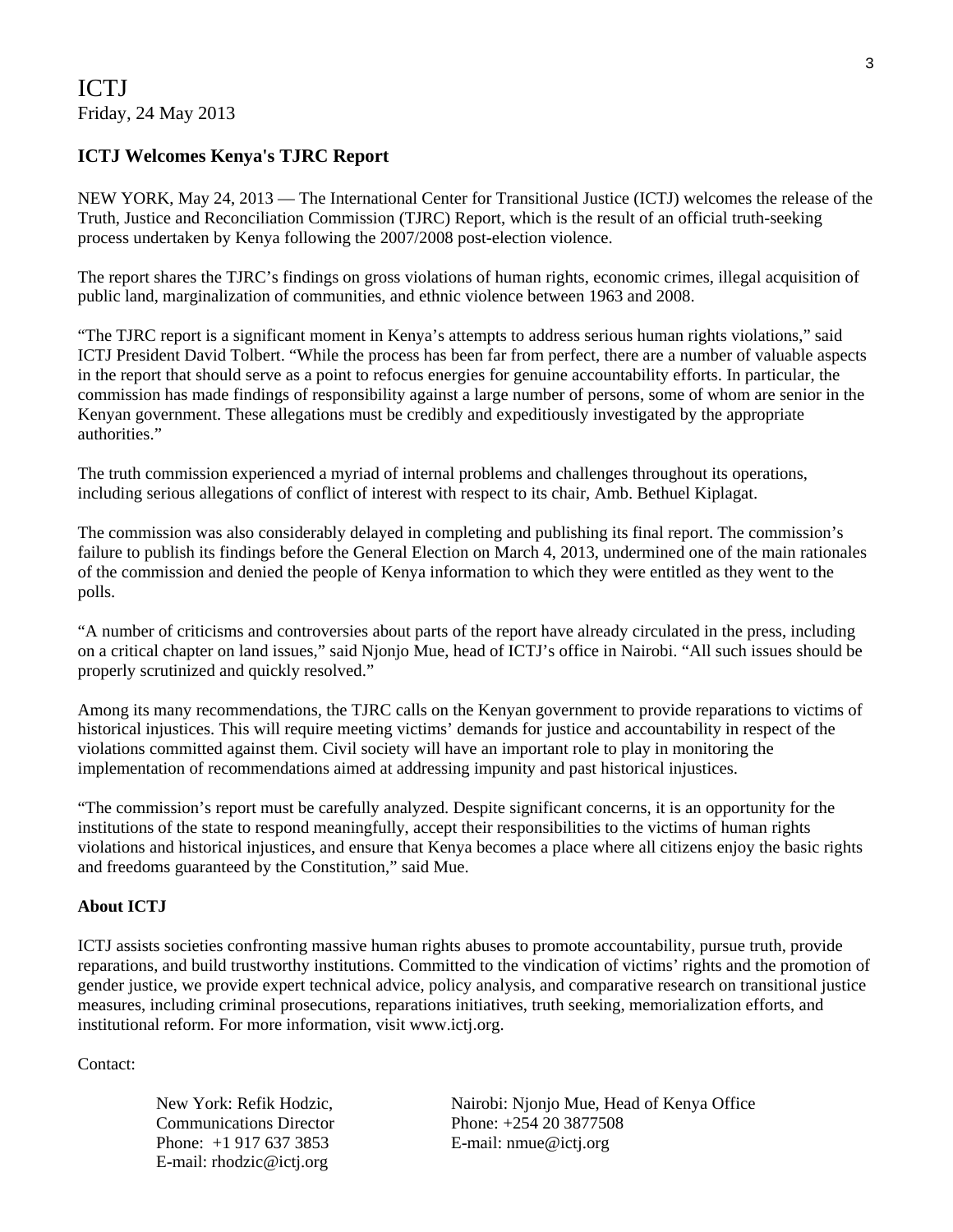### 9News Saturday, 25 May 2013 http://news.ninemsn.com.au/world/2013/05/25/10/52

### **Alleged Bout co-conspirator extradited**

A man accused of being the financial brains behind convicted international arms dealer Viktor Bout has been extradited from Australia to the US.

Syrian-born Richard Chichakli, 53, had been living in Melbourne under an alias and working as a cleaner for almost three years before authorities arrested him in January.

Chichakli's cover was blown after he attempted to apply for a job as a Victorian Protective Services Officer and a fingerprint check connected him to an Interpol red alert.

"As alleged, Richard Chichakli and Viktor Bout had common cause - the purchase of aircraft in violation of international sanctions against them for their involvement in facilitating arms delivery to some of the world's most lethal combat zones," Preet Bharara, the US Attorney for the Southern District of New York, said on Friday (Saturday AEST).

"With his extradition today to face charges for his flagrant violation of international sanctions and other crimes, he will now face the same American justice Viktor Bout did."

Bout, nicknamed The Merchant of Death, is serving a 25-year prison term after his November 2011 conviction in New York for conspiring to sell millions of dollars of weapons to the Revolutionary Armed Forces of Colombia (FARC), a US designated foreign terrorist organisation based in Colombia.

Prior to Bout's arrest in March 2008, in Thailand, the Russian carried out a massive weapons trafficking business by assembling a fleet of cargo planes capable of transporting weapons and military equipment to various parts of the world, including Africa, South America, and the Middle East.

Chichakli allegedly assisted Bout in the operations and financial management of the network of aircraft companies.

"The arms Bout sold or brokered have fuelled conflicts and supported regimes in Afghanistan, Angola, the Democratic Republic of the Congo, Liberia, Rwanda, Sierra Leone and Sudan," Mr Bharara said.

"As a result of Bout's role in pouring arms into these international conflicts, his relationship with Chichakli, and Bout and Chichakli's close relationship with former Liberian President Charles Taylor, both have been the subject of United Nations Security Council sanctions."

Chichakli, a US citizen, was due to appear in the US District Court in Manhattan on Saturday Australiantime.

He is charged with violating the International Emergency Economic Powers Act, plus money laundering conspiracy, wire fraud conspiracy, and six separate counts of wire fraud in connection with the attempted aircraft purchases.

He faces a maximum sentence of 20 years in prison on each of the nine counts.

Mr Bharara thanked the Australian Federal Police, the Victoria State Police and the Australian Attorney General's Department for their help with the case.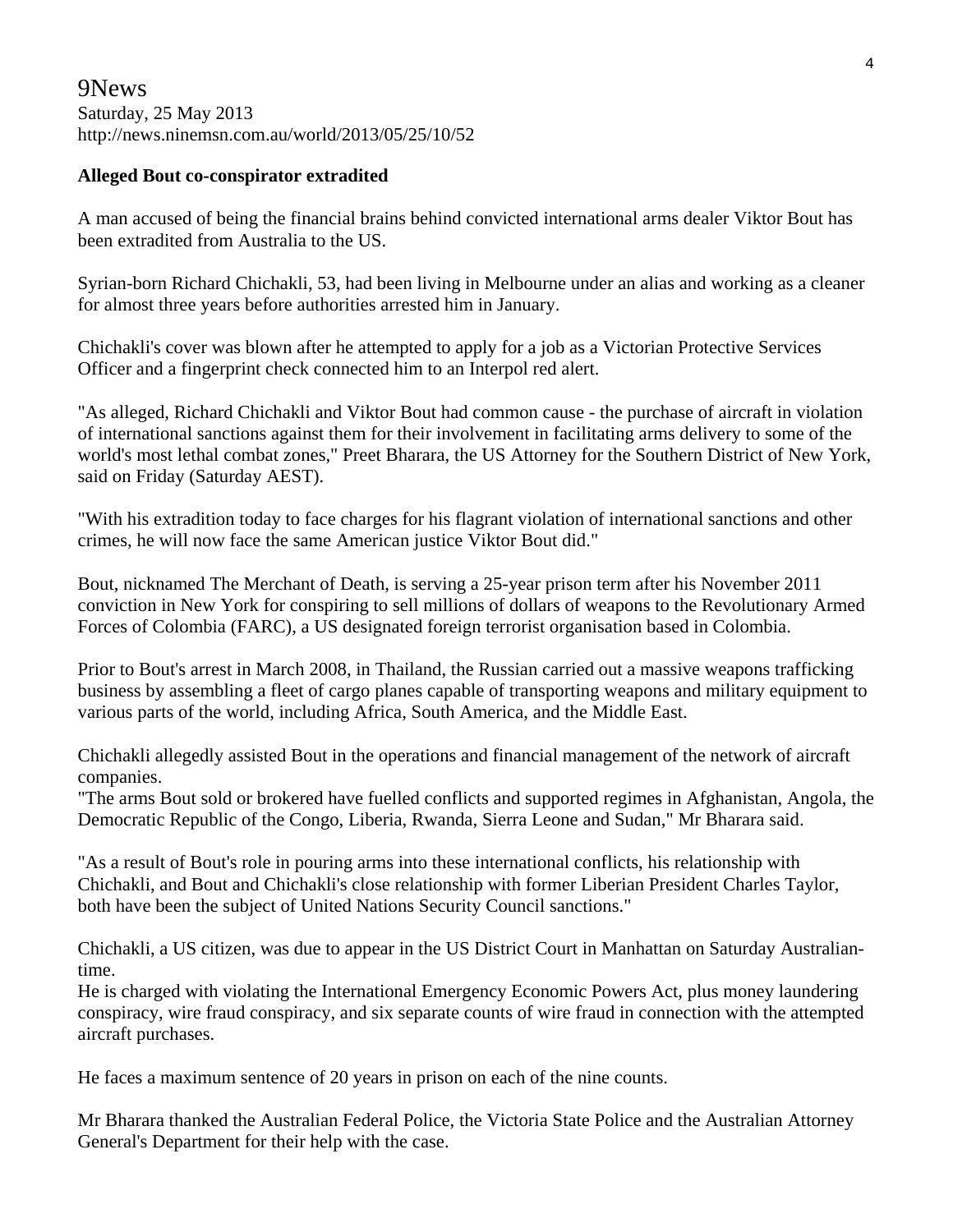# The Post Newspaper (Zambia)

Sunday, 26 May 2013

### **ICC has no jurisdiction to try Kenyatta – Sata**

By Kombe Chimpinde in Addis Ababa

PRESIDENT Michael Sata says the International Criminal Court has no jurisdiction to try Kenyan President Uhuru Kenyatta.

And President Sata says the time has come for Africa to fully handle its own affairs.

Responding to questions from journalists from various African countries shortly after he adjourned the committee of 10 heads of state on the United Nations reforms on Friday evening which he chaired, President Sata said Africans should not rely on foreign elements and allow the West to meddle in their internal affairs.



*President Michael Sata with Rwandese President Paul Kagame (l) and Ugandan President Yoweri Museveni (c) after the official opening of the 21st Ordinary Session of the Heads of State and Government summit in Addis Ababa, yesterday - Picture by Thomas Nsama* 

President Sata said since Independence, many countries were making progress. "It's time that Africa should handle its own affairs. We should not allow foreigners to be coming to interfere with us. If you find Kenyan

President or Zambian President is at fault with the Kenyan people or Zambian people, let the Kenyan or Zambian people deal with him, not somebody in Hague. Why can't they (Westerners) try their own relatives?" he asked.

President Sata was saying this in reference to President Kenyatta, who is currently facing charges of crimes against humanity before the ICC.

"What jurisdiction do they have? You have to look at the jurisdiction. Where do you find a European court that has jurisdiction in Africa?" President Sata asked.

"There are more cases in Europe which they are not dealing with. They are going back to old colonial era. It is time all the Africans…become in charge of your own affairs because during this struggle, we were not going to court in London. We were not going to court in Hague. They were taking us to local courts in our own countries. Why should we be going somewhere else (to be tried)? You the Kenyan people, if during the struggle, or during elections you killed each other, the people who killed - you book."

Asked how Africa intends to develop further with the existence of conflicts dotted in some regions, President Sata said creation of employment and equal distribution of wealth was key to ending conflicts. "What you young people don't understand is the problem we have in Africa is employment. We need to make you (young people) occupied because you are too intelligent and when you are lazy, you and your young girls you always want to create problems for us."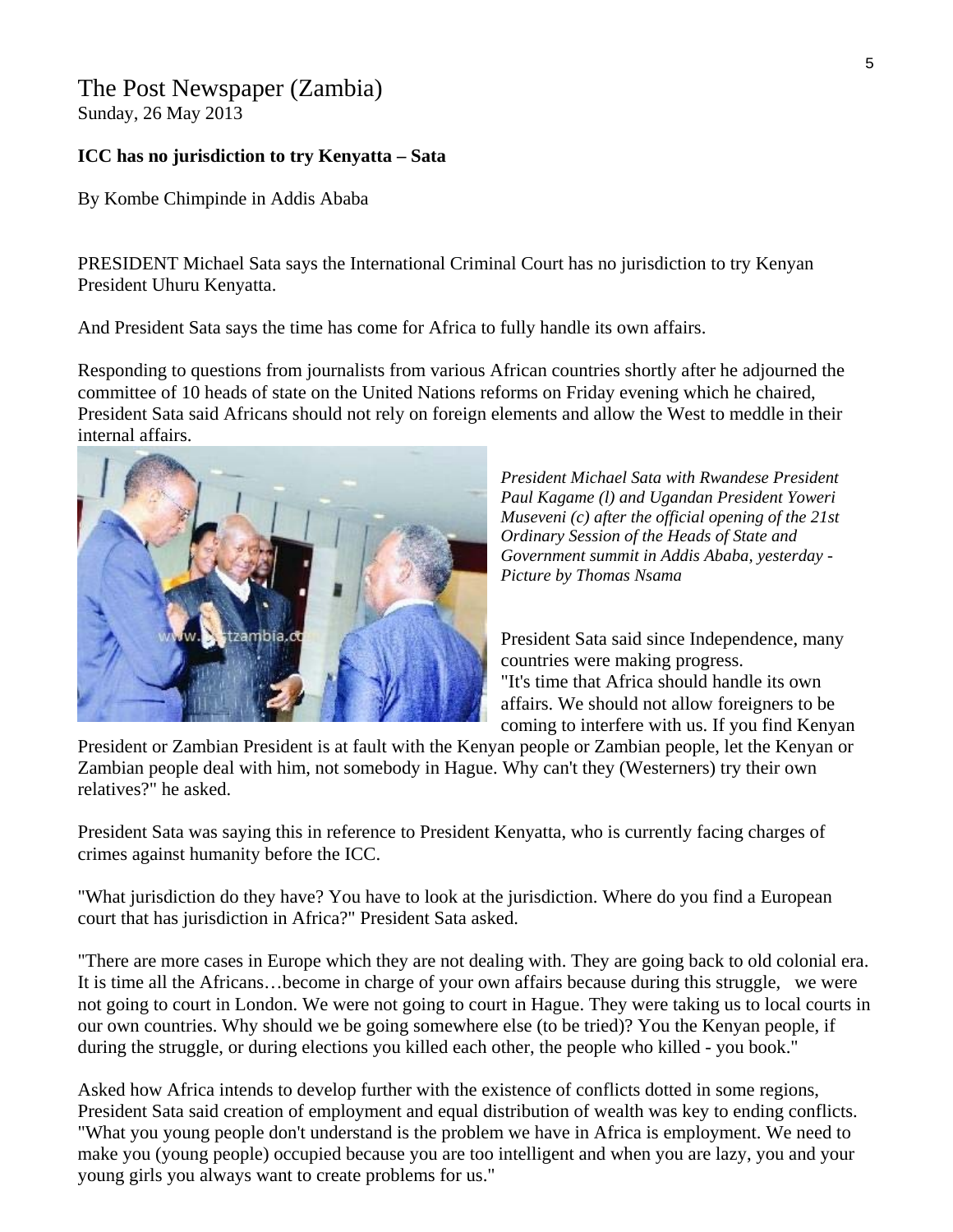He said there was no substitute for hard work if Africa was to develop. And President Sata on Friday evening adjourned to next January, the committee of ten Heads of State to be held in Sierra Leone.

This was after other leaders, that were scheduled to attend the meeting, failed to turn up due to their late arrival in Addis Ababa for the 50th anniversary celebrations that took place yesterday.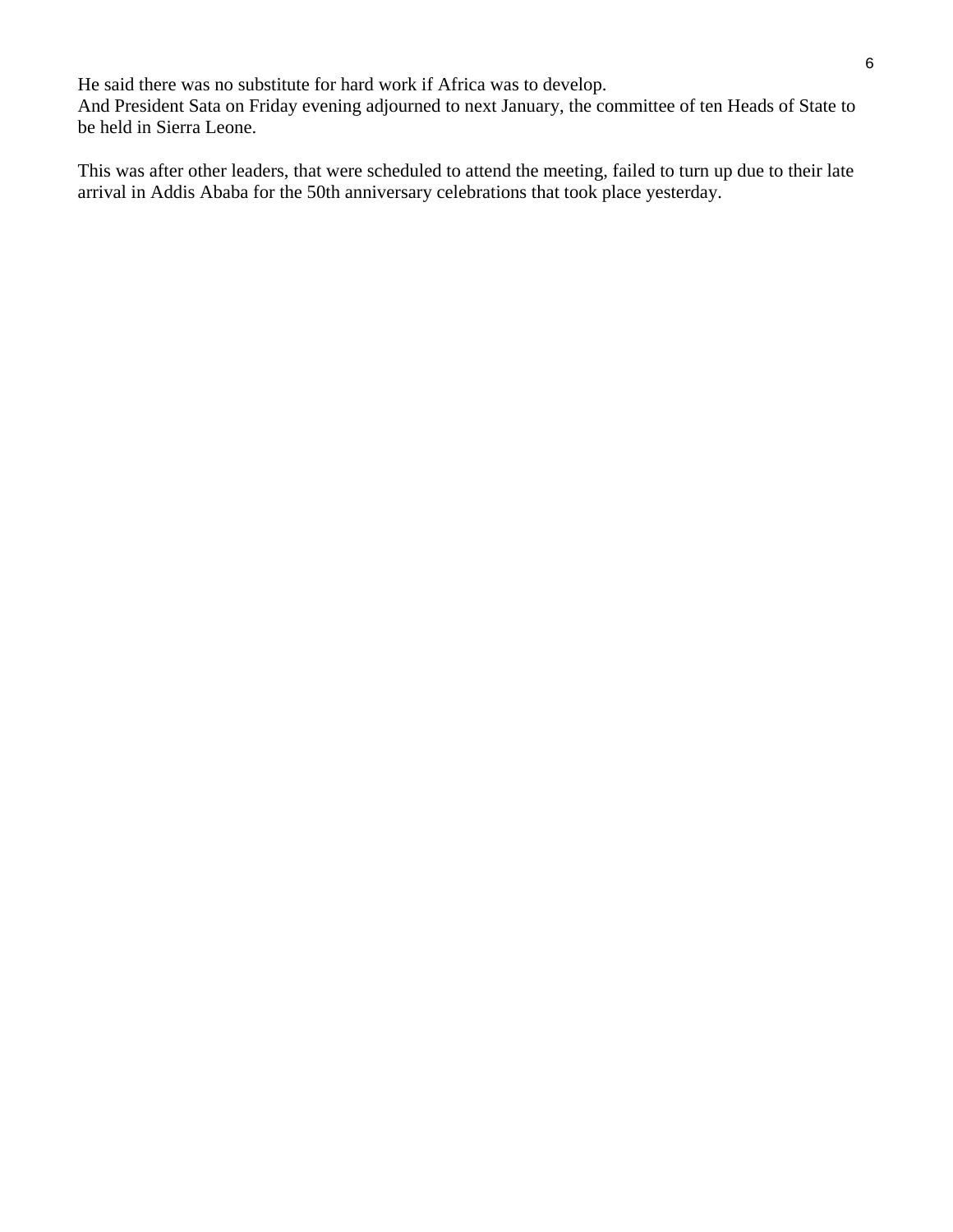Monday, 27 May 2013

### **International Criminal Court goes easy on Kenyan President**

Despite the indictment of International Criminal Court (ICC), Kenyan President Uhuru Kenyatta won the general elections and is swiftly gaining popularity among influential figures in the country and abroad. President Kenyatta might be facing trial in The Hague on charges of crimes against humanity, but his supporters are still swearing allegiance to him.

"He was saving lives. He was providing a police escort for aid to displaced people," insists Dan Kamau, a member of the President's Kikuyu ethnic group.

On the other hand, the ICC has received solid evidence proving that Kenyatta played a key role in perking up the bloodbath after the 2007 election. Amidst the intricate controversy, Kenyatta won March elections with majority vote and managed to win over domestic supporters and foreign governments, including that of Canada's.

"Canada is keen to explore opportunities to realize the full economic potential of trade with Kenya and the East African Community, especially for Canadian natural resource companies, which are becoming leaders in the Kenyan mining and oil and gas industries," Canadian Foreign Minister John Baird said during his visit.

Analysts believe that Kenyatta's newly gained power has influenced the judgment of ICC. The ICC has been urged to take a bold step in order to prove its credibility. The court is already under frequent attack in Africa because of a perception that it unfairly targets Africans for prosecution.

The pressure on ICC allegedly increased after President Kenyatta received multiple invitations from western countries. He was rewarded with quick invitations to London and Cape Town, and an early visit from Canadian Foreign Minister John Baird. Ironically, Britain has also invited him to a conference on Somalia this month.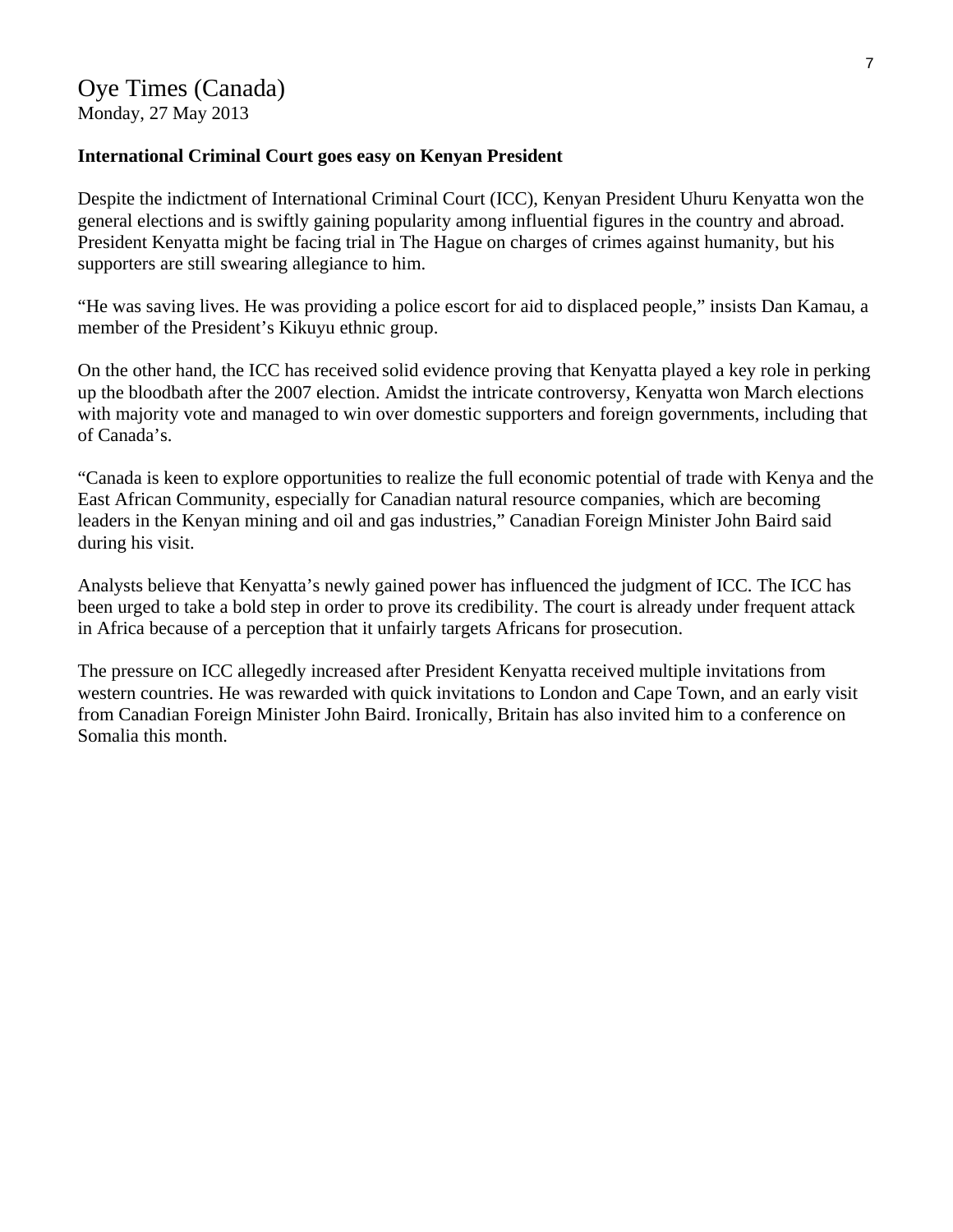## Agence France Presse

Monday, 27 May 2013

#### **Africa closes ranks to condemn ICC on Kenya cases**

African leaders prepared Monday to pass a resolution urging the International Criminal Court to end crimes against humanity cases against Kenya's top leaders at The Hague and refer them back to their home country.

After lavish celebrations to mark its 50th anniversary on Saturday, the 54-member African Union was set to come together to condemn International Criminal Court (ICC) trials against one of its own, Kenyan President Uhuru Kenyatta, and his vice president.

"We will be approving this morning what the ministers have proposed, definitely," AU security commissioner Ramtane Lamamra told AFP, referring to a draft resolution agreed Friday by foreign ministers.

The resolution calls for the ICC to refer back to Kenya the cases against Kenyatta and Vice President William Ruto.

Kenyatta and Ruto, elected in March, both face a crimes against humanity trials in The Hague for their alleged roles in orchestrating deadly violence after previous elections in 2007 that left 1,100 people dead.

African leaders will call for the "termination of the ICC process... jurisdictions in Kenya will have to take care of the situation," Lamamra said.

The proposal would have no legal impact on ICC proceedings if passed, but would significantly boost Kenyatta's standing on the continent.

"Heads of state will support what the ministers have proposed," Lamamra added, speaking on the sidelines of the meeting at AU headquarters in the Ethiopian capital, where leaders are expected to endorse the proposal before they close their two-day summit later Monday.

Leaders have also been discussing conflict on the continent, including in volatile eastern Democratic Republic of Congo, Islamist threats in Somalia, Mali and the Sahel region, and wider global security concerns.

"African security is inextricably linked to international security," Lamamra said.

Today's AU is the successor of the Organisation of African Unity (OAU), established in 1963 in the heady days when independence from colonial rule was sweeping the continent.

The move against the ICC would be first time the pan-African body has moved formally against the international court, even though Kenyatta is the second African leader to face trial, after genocide charges were brought against Sudanese President Omar al-Bashir.

Rwandan President Paul Kagame, in a speech to the AU, said that while tackling impunity was "an important step toward sustainable peace and security", the ICC is biased.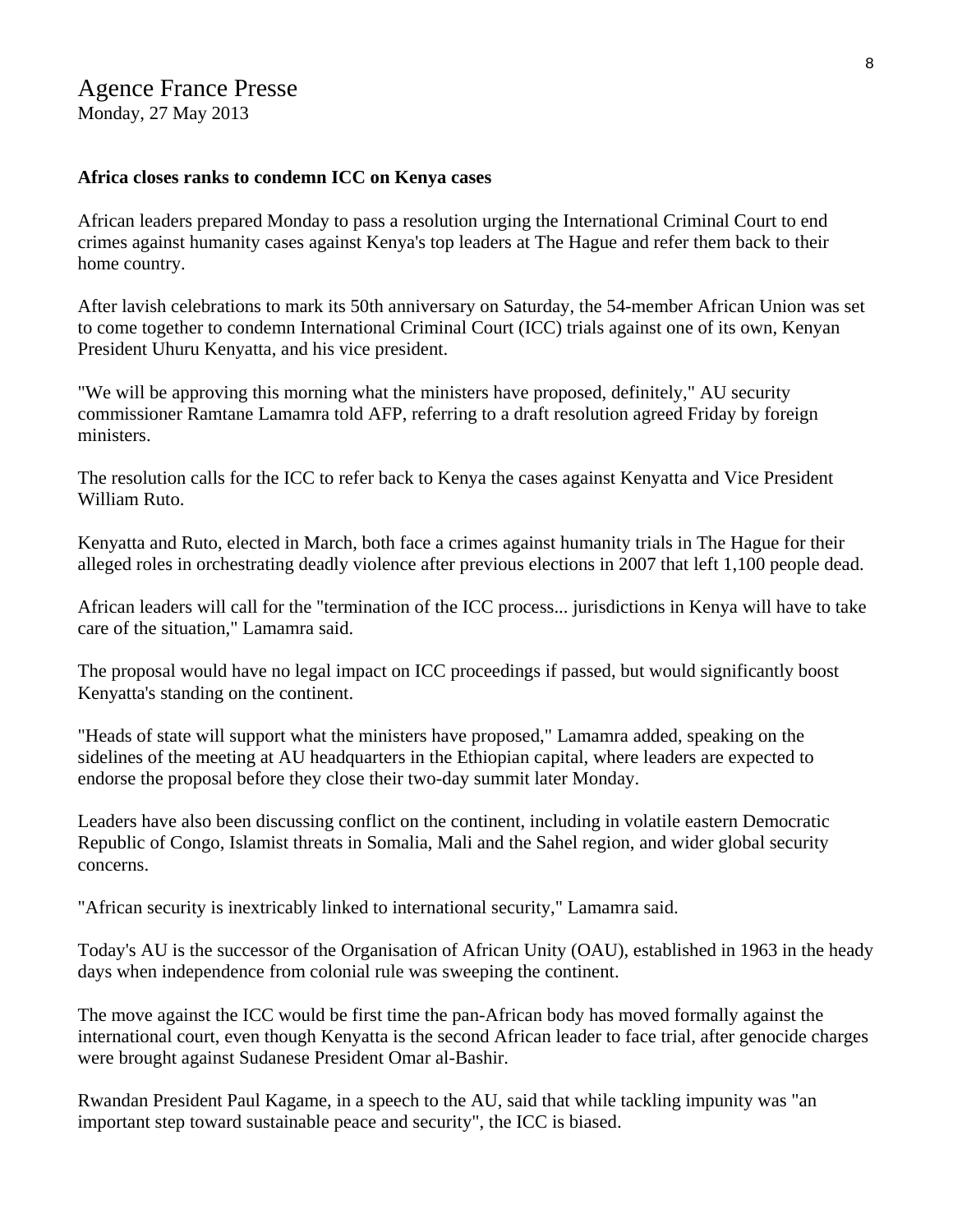"International criminal justice needs to be free of political interference and to uphold the principle of sovereign equality of states, an objective Rwanda believes the ICC has completely failed to accomplish," he said in a speech.

Many African leaders, as well as the AU as a body, have claimed the ICC unfairly targets Africans, while ignoring war crimes suspects in other parts of the world.

However, several of the African cases at the ICC were brought to trial at the request of the countries themselves, including from Uganda, DR Congo, Central African Republic and Mali.

The Kenyan cases moved to the ICC after a failure to make headway in a domestic court.

Amnesty International has criticised the move, saying it is a "worrying attempt by the Kenyan authorities to avoid justice".

The rights group called on the 34 AU members who have signed the ICC's founding Rome Statute - including Kenya -- to "protect the international justice mechanism they have committed to".

Both Kenyatta and Ruto deny the charges and have agreed to cooperate fully with the ICC.

Lamamra said Africa remains committed to justice on the continent.

"Africa is committed to fighting impunity, but fighting impunity is not exclusive through the ICC," he said.

Despite optimistic rhetoric at Saturday's anniversary celebrations praising the spirit of pan-Africanism, the bloc is riven with divisions.

Splits revealed by the 2011 conflict in Libya -- when members squabbled between those wanting to recognise rebels and those backing leader Moamer Kadhafi -- showed its disunity and lack of global clout.

Kadhafi's death also stripped the AU of a major source of funding, and diplomats say the leaders have also been discussing ways to find backers for the cash-strapped body.

bur-pjm/jhb